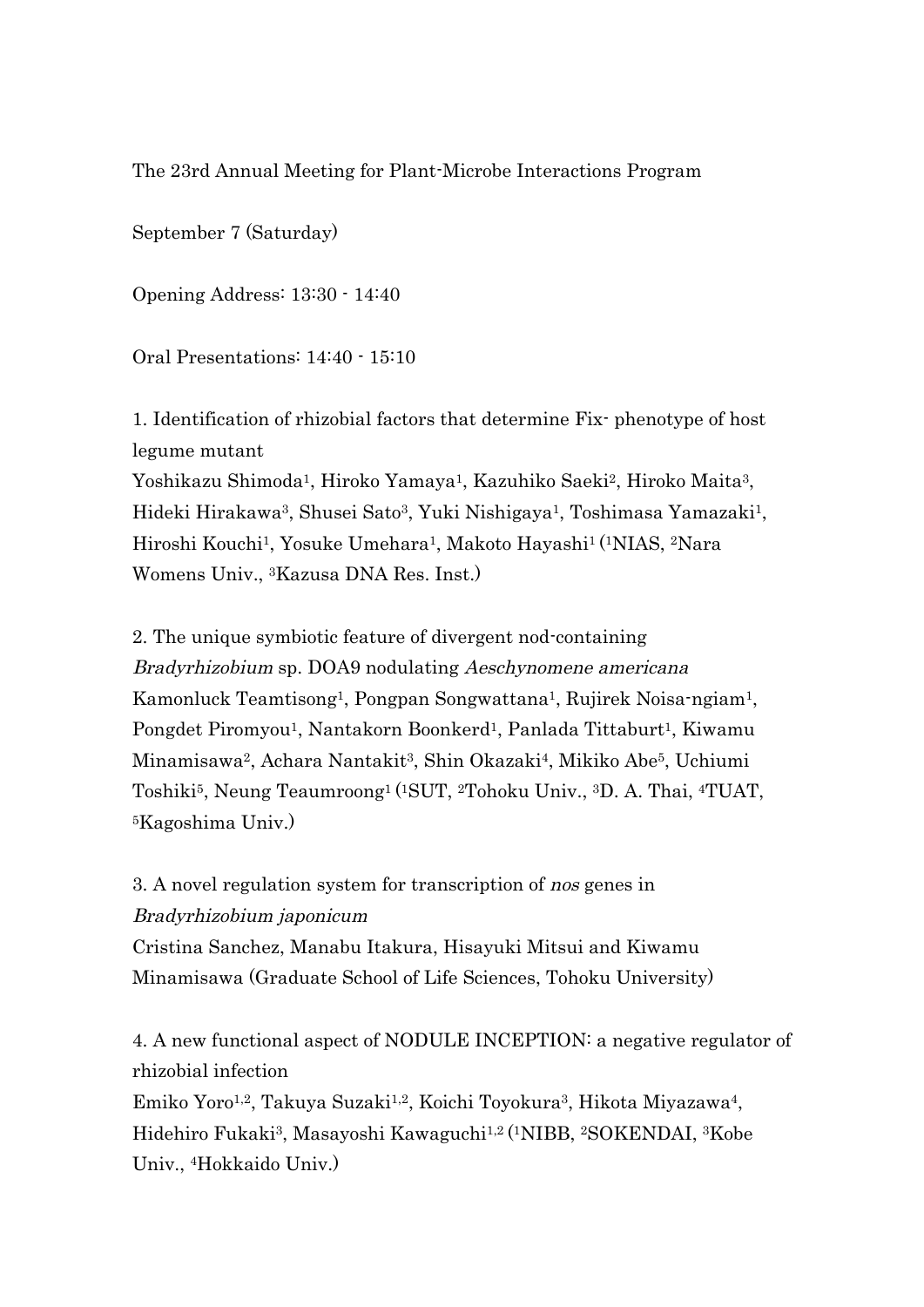5. Root-derived CLE peptides control nodulation by direct binding to HAR1 receptor kinase Satoru Okamoto, Hidefumi Shinohara, Tomoko Mori, Yoshikatsu Matsubayashi, Masayoshi Kawaguchi (National Institute for Basic Biology)

6. Upgraded genomic information of Lotus japonicus toward functional genomics Shusei Sato1,2, Hideki Hirakawa1, Satoshi Tabata1, Vikas Gupta3, Katharina Markmann<sup>3</sup>, Haojie Jin<sup>3</sup>, Niels Sandal<sup>3</sup>, Jens Stougaard<sup>3</sup>, Stig U. Andersen<sup>3</sup> (1Kazusa DNA Res. Inst., 2Tohoku Univ., 3Aarhus Univ)

Coffee Break: 15:10 - 15:25

Discussion 1: 15:25 – 15:55

Coffee Break: 15:55 - 16:10

Keynote Lecture 1: 16:10 - 17:10

## "Biology of luminescence"

Dr. Yuichi Oba, Graduate School of Bioagricultural Sciences, Nagoya University

Mixer: 17:10 -

September 8 (Sunday)

Poster 90 sec Oral Presentation: 9:00 - 9:50

Coffee Break: 9:50 - 10:00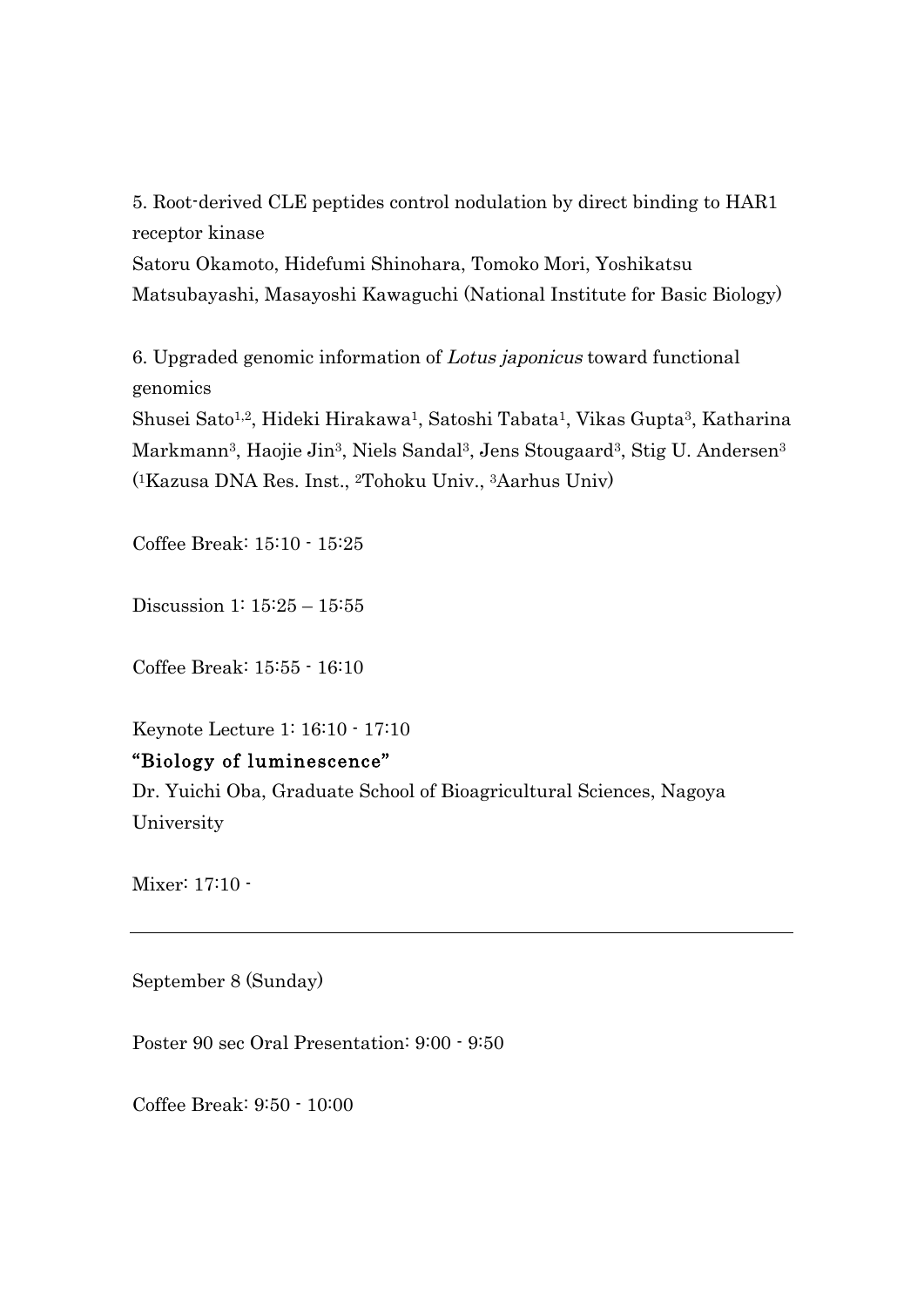Poster Presentations (Odd Numbers): 10:00 - 11:00

Poster Presentations (Even Numbers): 11:00 - 12:00

Lunch

Oral Presentations: 14:00 - 15:15

7. Effect of red/far-red ratio on mycorrhizal infection in higher plant Maki NAGATA, Naoya YAMAMOTO, Susumu ARIMA, Toyoaki ANAI, Akihiro SUZUKI (Faculty of Agriculture, Saga Univ.)

8. Phosphate supply transiently compromises new arbuscule formation in mycorrhizal roots of rice Yoshihiro Kobae, Yoshihiro Ohmori, Toru Fujiwara (Univ. Tokyo)

9. Viruses in arbuscular mycorrhizal fungi: the third player in mycorrhizal symbiosis

Yoji Ikeda, Ryoko Kitahara, Hanako Shimura, Chikara Masuta and Tatsuhiro Ezawa (Hokkaido Univ.)

10. Infection steps of Meloidogyne incognita in Arabidopsis Chica Ejima, Noriko, Shimizu, Hidetaka, Nishiyama, and Shinichiro Sawa (Kumamoto Univ., Graduate school of science and technology)

11. Root-knot nematodes hijack symbiosis genes of the host plant for parasitic infestation Hikota Miyazawa<sup>1</sup>, Shuhei Hayashi<sup>1</sup>, Takuya Suzaki<sup>2</sup>, Masayoshi Kawaguchi2, Derek Goto1 (1Hokkaido Univ., 2NIBB)

Coffee Break: 15:15 - 15:30

Discussion 2: 15:30 - 16:30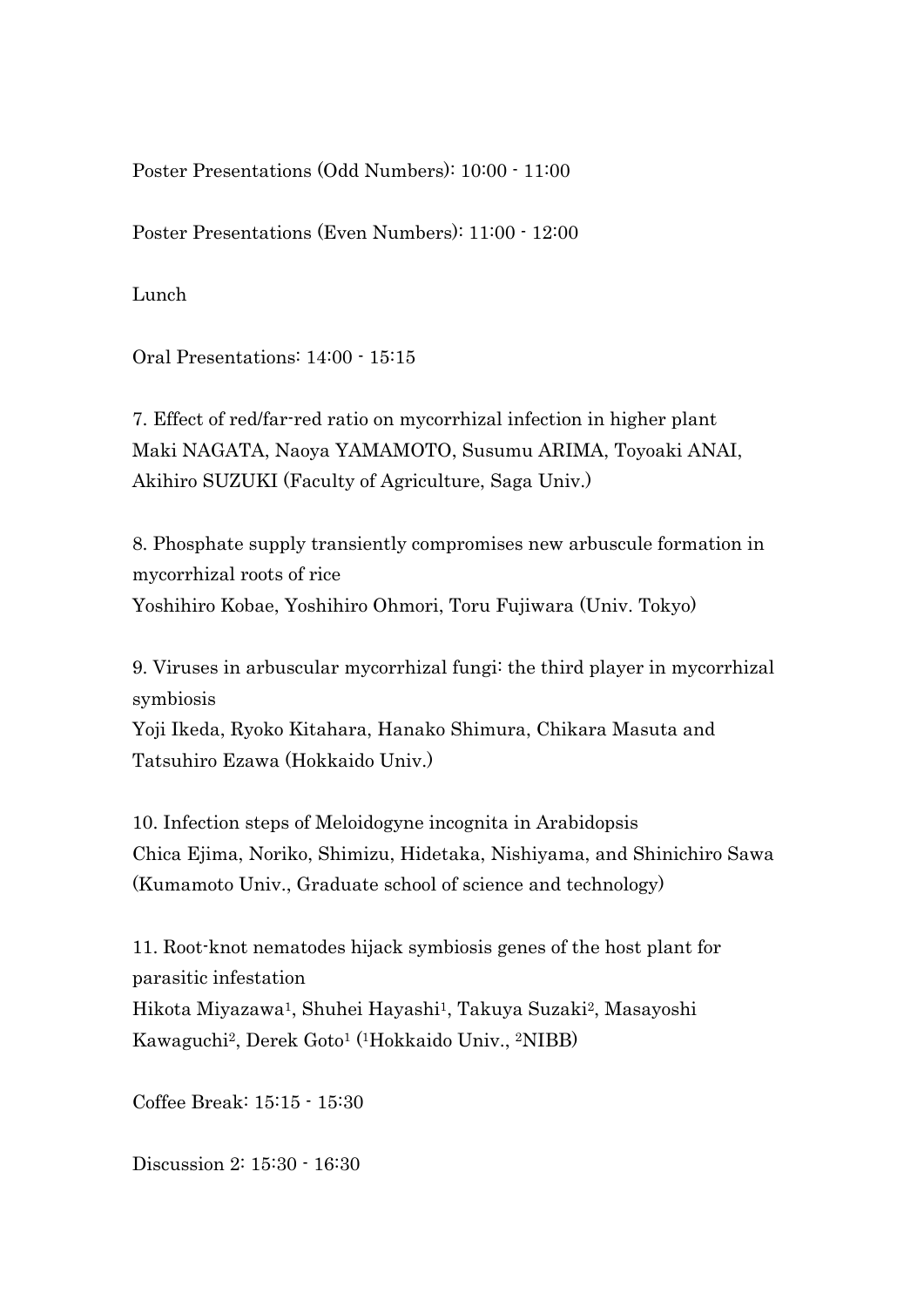Coffee Break: 16:30 - 16:45

Keynote Lecture 2: 16:45 - 17:35

## "Oligosaccharides participating with symbiosis in Rhizobium and leguminous host"

Dr. Mikiko Abe, Graduate School of Science and Engineering, Kagoshima University

Welcome Reception: 18:00 -

September 9 (Monday)

Oral Presentations: 9:00 - 10:00

12. Isolation of mutants of the nitrogen-fixing actinomycete Frankia Kentaro Kakoi<sup>1</sup>, Masatoshi Yamaura<sup>1</sup>, Toshihito Kamiharai<sup>1</sup>, Daiki Tamari<sup>2</sup>, Mikiko Abe<sup>1</sup>, Toshiki Uchiumi<sup>1</sup>, and Ken-ichi Kucho<sup>1</sup> (<sup>1</sup>Graduate School of Science and Engineering, Kagoshima University, 2Undergraduate School of Science, Kagoshima University)

13. Complete genome sequence of a novel plant-associated bacterium, Aureimonas sp. AU20

Mizue Anda, Yoshiyuki Otsubo, Takashi Okubo, Hisayuki Mitsui, Yuji Nagata, Masataka Tsuda, Kiwamu Minamisawa (Graduate School of Life Sciences, Tohoku Univerisity)

14. Examination of fertilizer components to enhance the growth promoting effect of rice inoculated with bacterial endophyte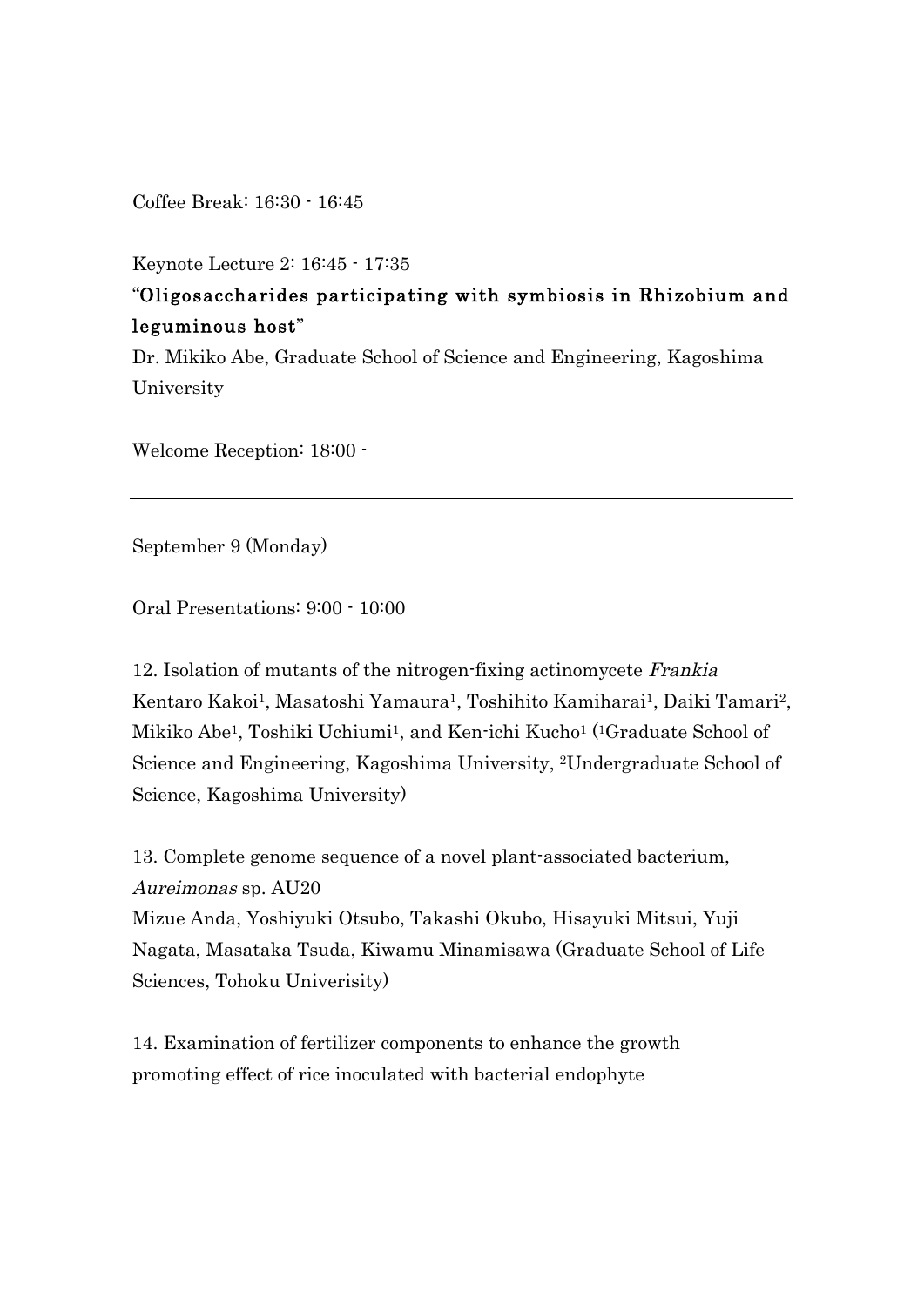Satoru Kanai<sup>1</sup>, Rei Ikeuchiv, Junta Hirayama<sup>1</sup>, Tsuyoshi Isawa<sup>1</sup>, Munehiro Noda<sup>1</sup>, Yukio Kanuka<sup>2</sup>, Yui Funaki<sup>2</sup>, Tadasu Emoto<sup>2</sup>, Satoshi Shinozaki<sup>1</sup> (1Mayekawa MFG Co., Ltd., 2ECONiXE Co., Ltd.)

15. Exploration of bacterial endophyte to promote plant growth in Brassicaceae plants Rei Ikeuchi, Satoru Kanai, Munehiro Noda, Junta Hirayama, Tuyoshi Isawa, Satoshi Shinozaki (Mayekawa MFG Co., Ltd.)

Coffee Break: 10:00 - 10:15

Oral Presentations: 10:15 - 11:15

16. LjEIN2-1 and LjEIN2-2 cooperatively regulate ethylene signaling and nodulation in Lotus japonicus. Kana Miyata1, Masayoshi Kawaguchi2, Tomomi Nakagawa1 (1Meiji Univ., 2National Institute for Basic Biology)

17. Jasmonic acid-regulated process(es) is required for disease development on Medicago truncatula leaves infected by Mycosphaerella pinodes Yukio Nogawa<sup>1</sup>, Mayumi Morizane<sup>1</sup>, Suhei Yoshizawa<sup>1</sup>, Satoki Yamamoto<sup>1</sup>, Yoshiteru Noutoshi1, Yoshishige Inagaki1, Mikihiro Yamamoto1, Yuki Ichinose<sup>1</sup>, Tomonori Shiraishi<sup>1,2</sup>, Kazuhiro Toyoda<sup>1</sup> (<sup>1</sup>Okayama Univ., <sup>2</sup> RIBS Okayama)

18. Expression profiles of chitinases and chitin elicitor receptor kinases in Physcomitrella patens Saki Inamine<sup>1</sup>, Kenichi Kucho<sup>1</sup>, Mikiko Abe<sup>1</sup>, Toshiki Uchiumi<sup>1</sup>, Toki Taira<sup>2</sup> (1Kagoshima Univ, 2Univ. Ryukyus)

19. Study of mycorrhizal symbiosis in Marchantia paleacea var. diptera Tomomi Nakagawa1, Toshinori Kozaki2, Keiko Sakakibara3, Kimitsune Ishizaki4, Norichika Ogata2, Ayano Miyamoto1, Kazuo Ishii2, Masaki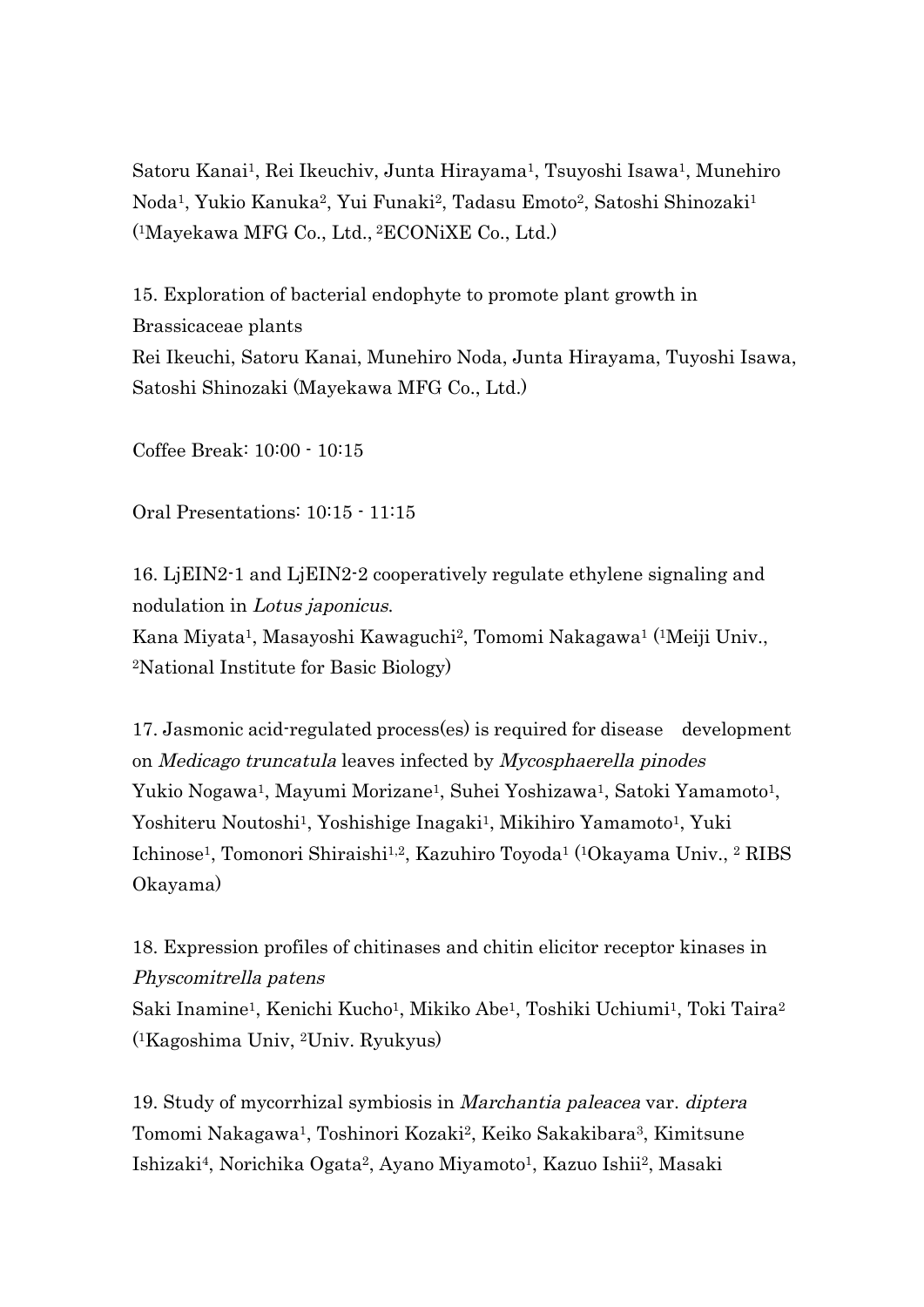Shimamura<sup>5</sup>, Hanae Kaku<sup>1</sup>, Takayuki Kohchi<sup>6</sup>, Naoto Shibuya<sup>1</sup> (1Meiji Univ., 2Tokyo Univ. of Agriculture and Tech., 3Tokyo Univ., 4Kobe Univ., 5Hiroshima Univ., 6Kyoto Univ.)

Coffee Break: 11:15 - 11:30

Discussion 3: 11:30 - 12:00

General Meeting: 12:00 -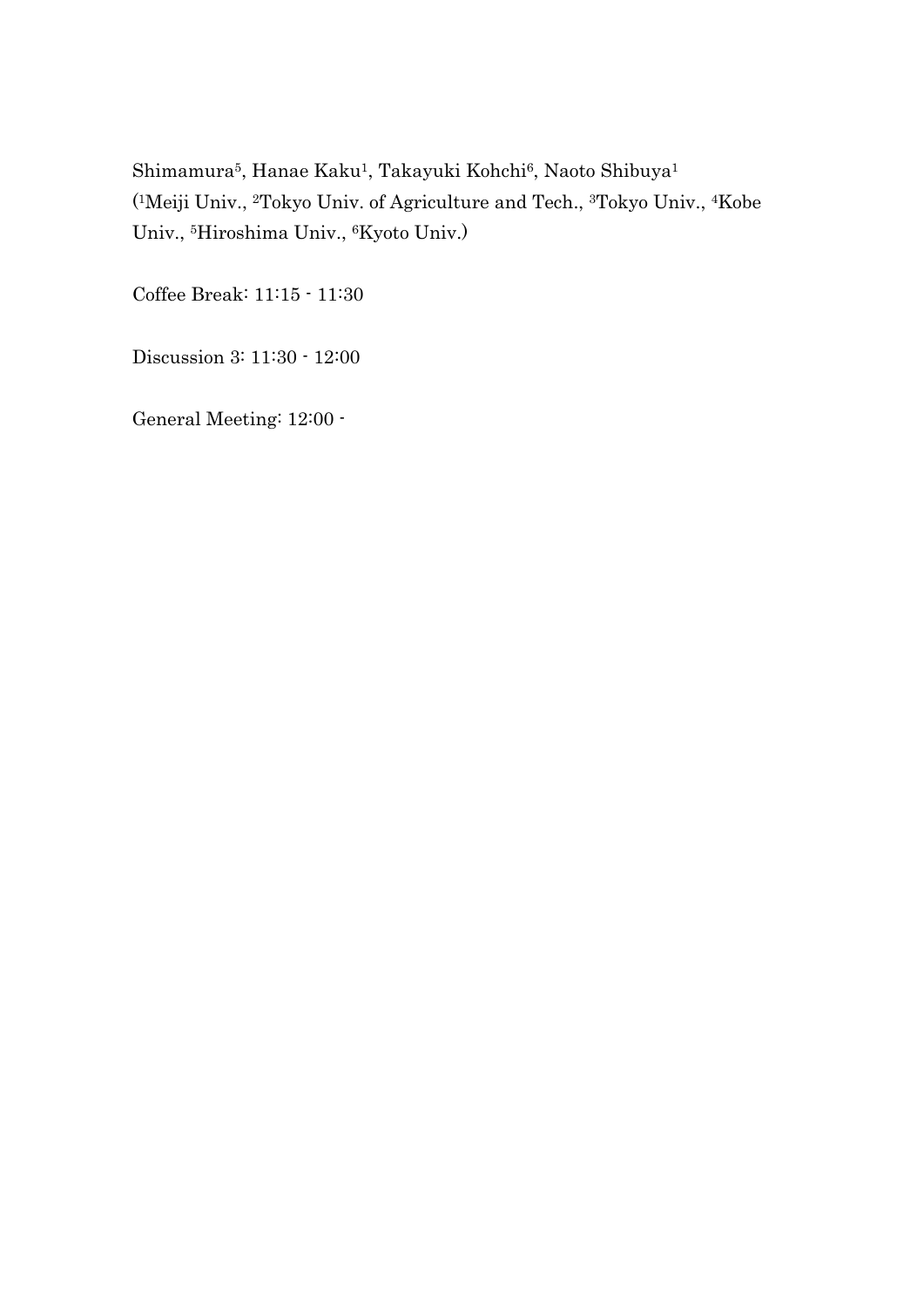## Poster Number

P1. Structural stadies of glycoconjugate from Frankia alni Seiya Ogawa1, Tomohiro Kenmochi1, Yasuo Suda1, Akihiko Ono1, Toshiki Uchiumi<sup>1</sup>, Mikiko Abe<sup>1</sup>, Pascale Fournier<sup>2</sup>, Anne-Emmanuelle Hay<sup>2</sup>, Peter Pujic<sup>2</sup>, Philippe Normand<sup>2</sup>, Masahito Hashimoto<sup>1</sup>, Ken-ichi Kucho<sup>1</sup> (1Kagoshima Univ., 2Lyon Univ. )

P2. Attempt to transform Frankia using a new-type electroporator Toshihito Kamiharai,Kentaro Kakoi, Akihiko Ono, Mikiko Abe, Toshiki Uchiumi, Ken-ichi Kucho (Kagoshima Univ.)

P3. The influence of *Alnus sieboldiana* extractives to *Frankia* growth and root nodule formation Shingo Kawai<sup>1</sup>, Takahiro Kaneko<sup>1</sup>, Yuko Yoneda<sup>1</sup>, Tomoaki Nishida<sup>1</sup>, Takashi Yamanaka2 (1Shizuoka Univ., 2Foresty & Forest Products Res. Inst.)

P4. Analysis of the blr7984 gene function of soybean rhizobia Bradyrhizobium japonicum USDA110

Haruna Homma1, Naoko Ohtsu1, Maki Nagata<SUP>2</SUP>, Akihiro Suzuki2, Tadashi Yokoyama1 (1Tokyo Univ. of Agriculture and Tech., 2Saga Univ.)

P5. Genome analysis of a high temperature tolerant mutant of Bradyrhizobium japonicum USDA110 generated by ion-beam microbial mutation-breeding technology

Kiyoko Takeda1,2, Katsuya Satoh2, Issay Narumi3, Naoko Ohkama-Ohtsu4, Tadashi Yokoyama4 (1United Graduate School of Agricultural Science, Tokyo University of Agriculture and Technology, 2Quantum Beam Science Directorate, Japan Atomic Energy Agency, 3Faculty of Life Sciences, Toyo University, 4Institute of Agriculture, Tokyo University of Agriculture and Technology )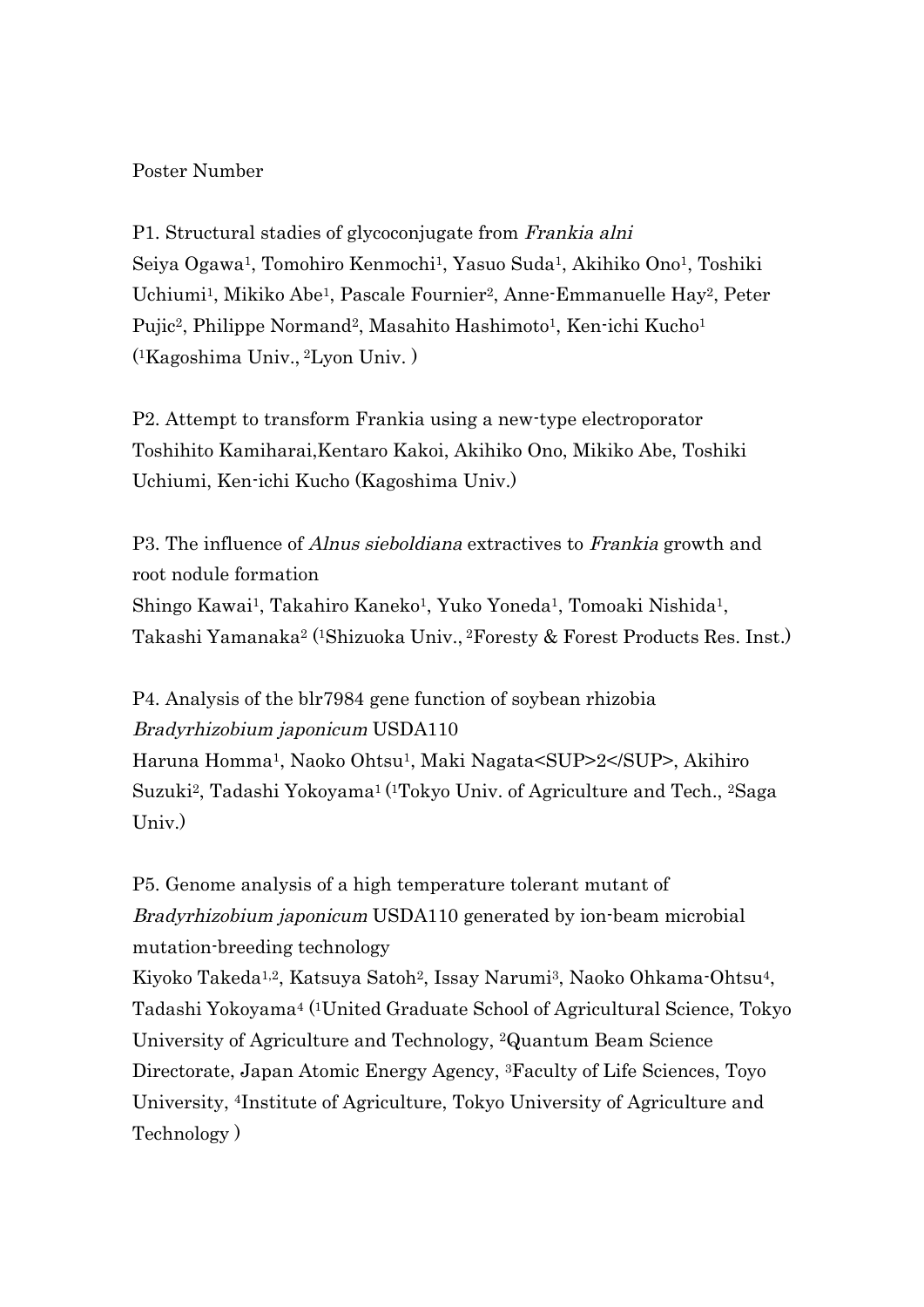P6. Role of Bradyrhizobium japonicum TetR family genes in the early interaction with *Glycine max* (L.) Merr.

Keisuke Takeshima1, Tatsuo Hidaka1, Min Wei2, Koumei Taneda1, Tatsumi Ito1, Takuji Ohwada1 (1Department of Food Science, Obihiro University of Agriculture and Veterinary Medicine, 2Key Laboratory for Arid and Grassland Ecology of the Ministry of Education, Lanzhou University)

P7. Comparative genomic analysis of Bradyrhizobium elkanii strains Kouki Miyazawa1, Shusei Sato2, Hideki Hirakawa3, Shin Okazaki4, Kazuhiko Saeki5, Takakazu Kaneko1 (1Kyoto Sangyo Univ., 2Tohoku Univ., 3Kazusa DNA Res. Inst., 4Tokyo Univ. of Agriculture and Technol., 5Nara Women's Univ.)

P8. Salinity tolerance of Mesorhizobium loti isolates from various locations in Japan

Kazuna Kubota1, Hiroko Kasai-Maita2, Hideki Hirakawa2, Shusei Sato3, Kazuhiko Saeki1 (1Dpt of Biol Sci, Nara Women's Univ, 2Kazusa DNA Res Inst, 3Grad Sch of Life Sci, Tohoku Univ)

P9. Host symbiosis genes are essential for functional feeding sites induced by root-knot nematodes Hikota Miyazawa<sup>1</sup>, Shuhei Hayashi<sup>1</sup>, Takuya Suzaki<sup>2</sup>, Masayoshi Kawaguchi2, Derek Goto1 (1Hokkaido Univ., 2NIBB)

P10. Antimicrobial activity of cysteine-rich peptides in the symbiotic organs both of plants and insects

Nahoko Uchi1, Shuji Shigenobu2, Ken-ichi Kucho1, Mikiko Abe1, Shiro Higashi1, Eva Kondorosi3, Peter Mergaert3, Toshiki Uchiumi1 (1Graduate School of Science and Engineering, Kagoshima University, 2National Institute for Basic Biology, 3Institute des Sciences du Végétal-CNRS)

P11. Novel interactors of nod factor receptor affect the nodulation phenotype of Lotus japonicus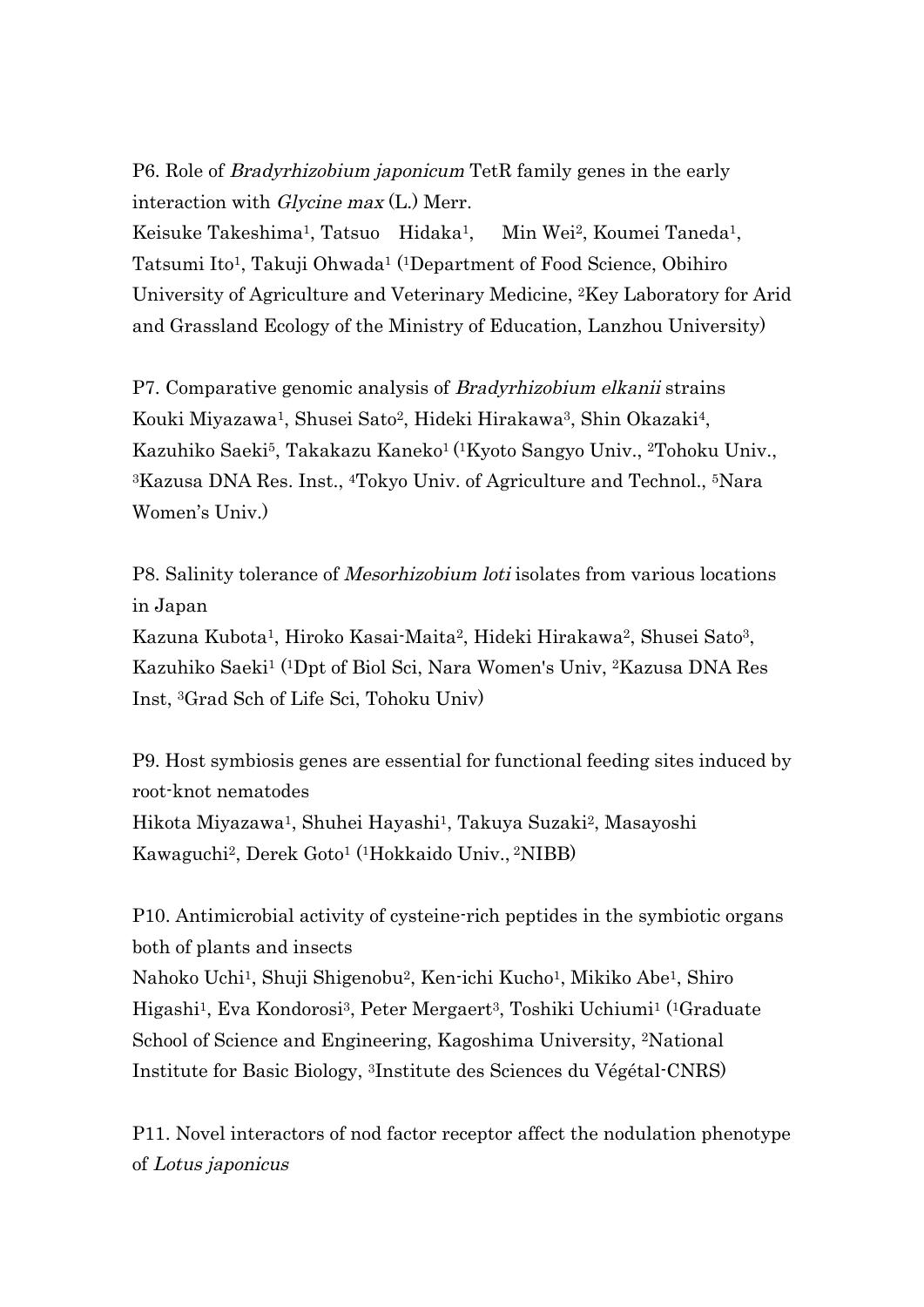Akihiro Yamazaki, Yoshikazu Shimoda, Makoto Hayashi (NIAS)

P12. Mapping of QTLs involved in a performance of nitrogen fixation by using Lotus japonicus recombinant inbred lines Akira Miyahara1, Fukuyo Tanaka2, Makoto Hayashi1 (1NIAS, 2NARO)

P13. Effect of  $\beta$ -1,3-glucanase gene (LjGlu1) for nodulation on Lotus japonicus

Iwasaki, N.1, Suzuki, A.2, Osuki, K. 1, Takahara, A.1, Araragi, M.1, Kucho, K.<sup>1</sup>, Higashi, S.<sup>1</sup>, Abe, M<sup>1</sup> and Uchiumi, T.<sup>1</sup> (<sup>1</sup>Graduate School of Science and Engineering, Kagoshima Univ., 2Department of Environmental Science, Saga Univ.)

P14. NSP1 acts in distinct pathways for root nodule and arbuscular mycorrhiza symbioses Keisuke Yokota, Makoto Hayashi (NIAS)

P15. Effect of light irradiation to the root on root nodule formation and rhizobial proliferation Aya Shimomura<sup>1</sup>, Nobuyuki Miyazaki<sup>1</sup>, Naoya Yamamoto<sup>1</sup>, Sayaka Moriuchi1, Hideki Hirakawa2, Shusei Sato3, Satoshi Tabata2, Susumu Arima1, Akihiro Suzuki1 (1Faculty of Agriculture, Saga Univ., 2Kazusa DNA Res. Inst., 3Tohoku Univ.)

P16. Light quality controls mycorrhizal infection in Lotus japonicus Naoya Yamamoto, Maki Nagata, Susumu Arima, Akihiro Suzuki (Faculty of Agriculture, Saga Univ.)

P17. Functional analysis of GRAS family transcription factor LjSCL3 specifically induced by arbuscular mycorrhizal symbiosis in Lotus japonicus Miho Takahashi1, Yohei Iguchi1, Naoya Takeda2, Masayoshi Kawaguchi2, Hironori Kaminaka1, (1Faculty of Agriculture, Tottori University, 2National Institute for Basic Biology)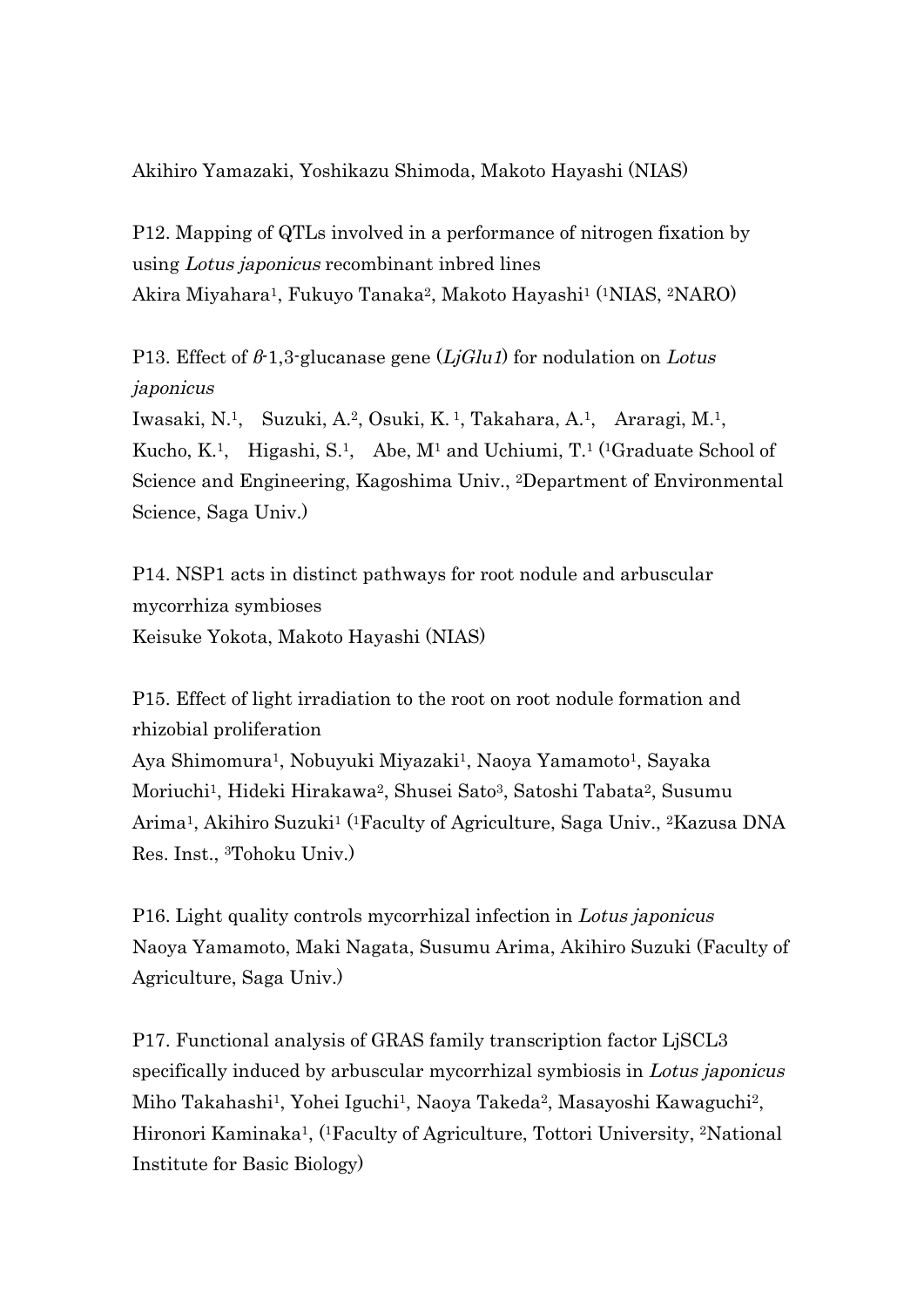P18. Hyphal elongation mechanisms of arbuscular mycorrhiza suggested by transcriptome analysis of cerberus mutant in Lotus japonicus Mai Fukuhara1,2, Yoshihiro Handa1, Naoya Takeda1,2, Masayoshi Kawaguchi1,2 (1NIBB, 2SOKENDAI)

P19. Comparison of defense and symbiotic responses in Marchantia paleacea subsp. diptera

Ayano Miyamoto1, Toshinori Kozaki2, Keiko Sakakibara3, Kimitsune Ishizaki4, Norichika Ogata2, Kazuo Ishii2, Masaki Shimamura5, Hanae Kaku1, Takayuki Kohchi6, Naoto Shibuya1, Tomomi Nakagawa1 (1Meiji Univ., 2Tokyo Univ. of Agriculture and Tech., 3Tokyo Univ., 4Kobe Univ., 5Hiroshima Univ., 6Kyoto Univ.)

P20. Involvement of strigolactone secretion profile in compatibility and selectivity of arbuscular mycorrhizal fungi in maize Ryota Arakawa1, Kaori Yoneyama2, Sohei Kobayashi3, Koichi Yoneyama2, Tatsuhiro Ezawa1 (1Hokkaido Univ., 2Utsunomiya Univ., 3NARC for Hokkaido Region)

P21. Significance of mycorrhizal symbiosis in acidic soil: acid-tolerant arbuscular mycorrhizal fungi provide an alternative pathway of nutrient uptake for damaged roots

Ai Kawahara, Riko Sato, Tatsuhiro Ezawa (Hokkaido Univ.)

P22. Plant viral vector-mediated gene silencing in arbuscular mycorrhizal fungi: possible role of a water channel in long-distance phosphate translocation through hyphae Yusuke Kikuchi<sup>1</sup>, Yoshifumi Uchio<sup>1</sup>, Katsuharu Saito<sup>2</sup>, Chikara Masuta<sup>1</sup>, Tatsuhiro Ezawa1 (1Hokkaido Univ., 2Shinshu Univ.)

P23. Transcriptome analysis of non-symbiosis/symbiosis state in arbuscular mycorrhizal fungi by RNA-seq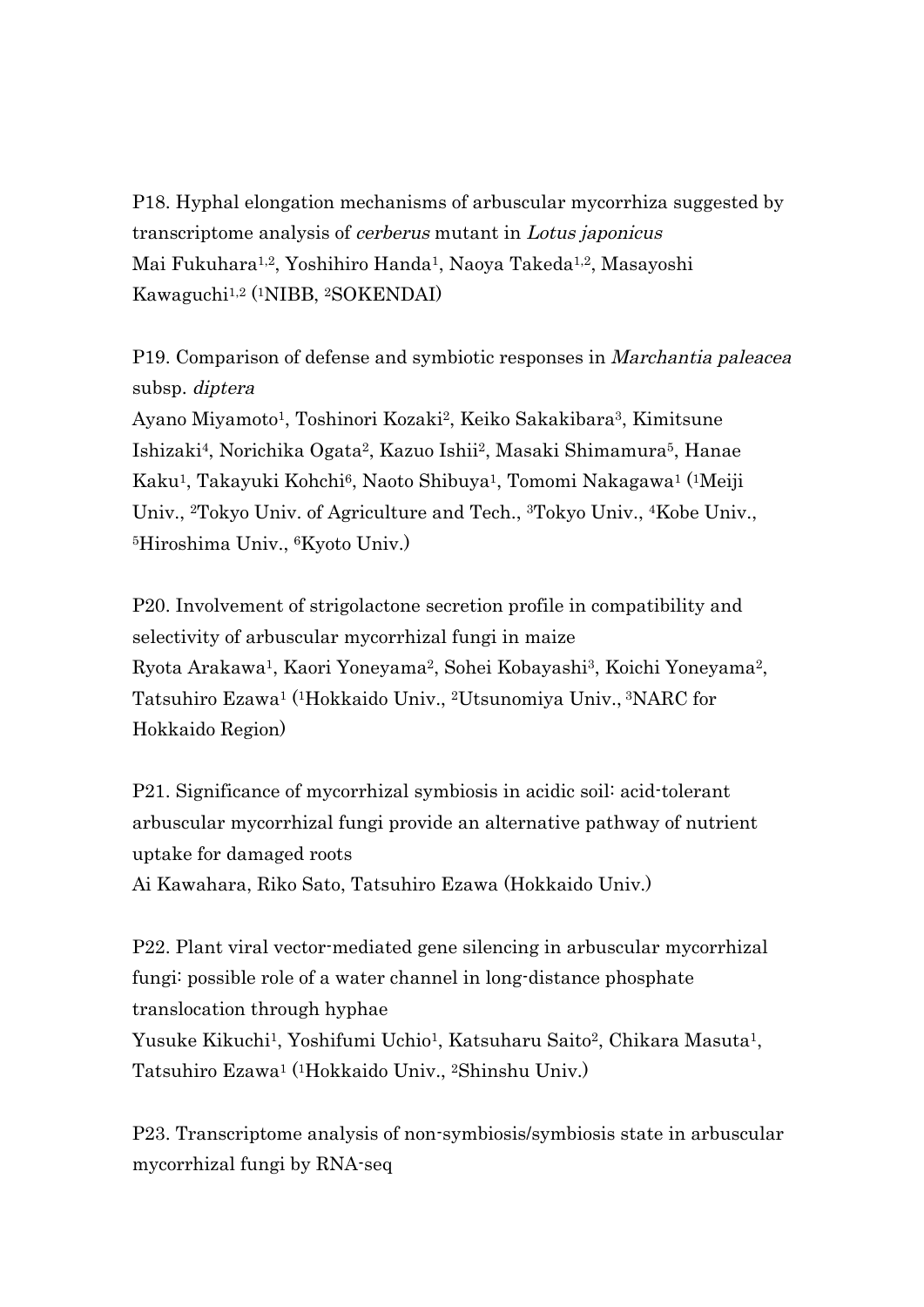Syusaku Tsuzuki<sup>1</sup>, Naoya Takeda<sup>2</sup>, Yoshihiro Handa<sup>2</sup>, Masayoshi Kawaguchi1,2 (1The Graduate Univ. for Advanced Studies, 2NIBB)

P24. Detection and isolation of hydrogen-fixing endophytic bacteria Manabu Kanno<sup>1</sup>, Philippe Constant<sup>2</sup>, Hideyuki Tamaki<sup>1</sup>, Yoichi Kamagata<sup>1</sup> (1AIST, 2INRS Canada)

P25. Genome analysis of Methylobacterium sp. AMS5 isolated from hypernodulation soybean and its colonization pattern on Lotus japonicus Tomoyuki Minami, Mizue Anda, Takashi Okubo, Hisayuki Mitsui, Yoshiyuki Ohtsubo, Yuji Nagata, Masataka Tsuda, Kiwamu Minamisawa (Graduate school of life sciences, Tohoku University)

P26. Comparison of the physiologic response of several rice cultivars to inoculation by Bacillus pumilus TUAT1 spores Hiroko Yamaya, Chihiro Todate, Masahiro Hosono, Naoko Ohtsu, Taiichiro Ookawa, Tadashi Yokoyama (Tokyo Univ. of Aguliculture and Technology)

P27. Factors affecting dihydromaleimide (DHM)-induced resistance on Arabidopsis thaliana

Kentaro Iio<sup>1</sup>, Chie Kamada<sup>1</sup>, Minoru Izumi<sup>1</sup>, Yoshiteru Noutoshi<sup>1</sup>, Yoshishige Inagaki<sup>1</sup>, Mikihiro Yamamoto<sup>1</sup>, Yuki Ichinose<sup>1</sup>, Tomonori Shiraishi1,2, Kazuhiro Toyoda1 (1Okayama Univ., 2RIBS Okayama)

P28. Induced resistance on *Arabidopsis thaliana* exposed to gaseous limonene

Kayoko Fujioka<sup>1</sup>, Kentaro Iio<sup>1</sup>, Yoshiteru Noutoshi<sup>1</sup>, Yoshishige Inagaki<sup>1</sup>, Mikihiro Yamamoto1, Yuki Ichinose1, Tomonori Shiraishi1,2, Kazuhiro Toyoda1 (1Okayama Univ., 2RIBS Okayama)

P29. Endogenous suppressors in Arabidopsis thaliana